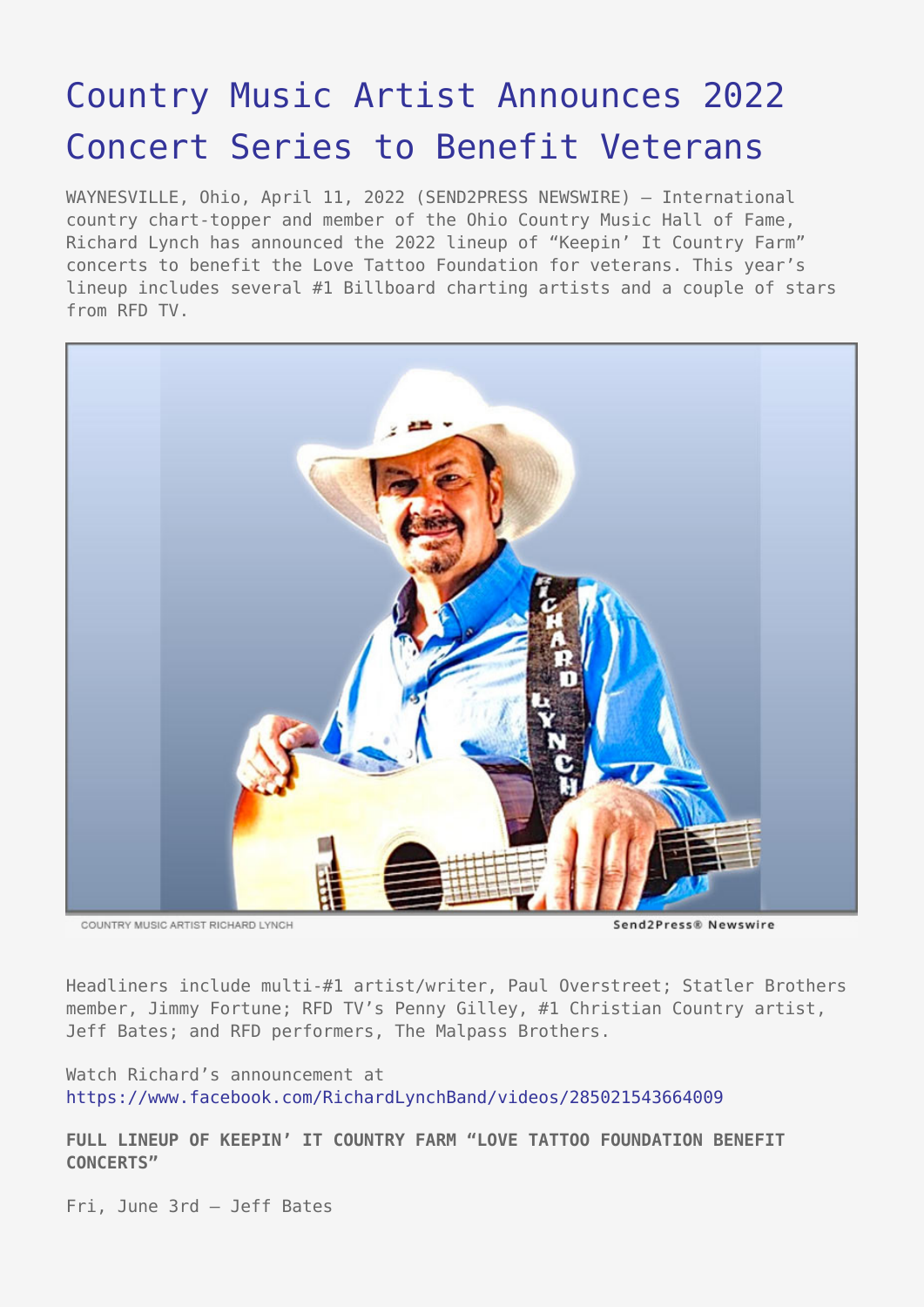Sat, July 16th – The Malpass Brothers

Sat, August 20th – Paul Overstreet

Sat, September 24th – Jimmy Fortune

Sat, October 8th – Penny Gilley w/Bonnie Riley

Sat, November 5th – Richard Lynch Band and Friends

All shows start at 7 p.m., with the Richard Lynch Band hosting. Tickets, including a season pass to all shows, are available at <https://lovetattoofoundation.org/>.

## **ABOUT RICHARD LYNCH:**

Over the past 3 decades, Richard Lynch has compiled a long list of country hits and chart-toppers on both domestic and international sales and radio airplay charts, including multiple #1 iTunes chart singles, several #1 New Music Weekly radio songs, #1 IndieWorld and Roots Music Report chart tracks and a Christian Music Weekly Top 20 single. Richard has been in Billboard Magazine, Taste Of Country, The Boot, CCM Magazine, Country Music People, and countless others. He has also appeared on WSM Radio Nashville, RFD TV, Fox TV and more.

He has recorded popular duets with legendary artists like Ronnie McDowell and Leona Williams, as well as Grammy Winner, Rhonda Vincent. Richard Lynch is a proud member of the Ohio Country Music Hall of Fame and the Independent Country Music Hall of Fame. Lynch is also the owner of Keepin' It Country Farm in Waynesville, OH and co-founder of Love Tattoo Foundation that assists veterans.

Website: [https://www.richardlynchband.com](https://www.richardlynchband.com/)

Facebook: <https://www.facebook.com/RichardLynchBand/>

Twitter:<http://www.twitter.com/richardlynchbnd>

Spotify: [https://open.spotify.com/artist/4Ft2PD3ZFfdWgcysP7RYnb?si=52IT3X3BS-y-gRShvEW](https://open.spotify.com/artist/4Ft2PD3ZFfdWgcysP7RYnb?si=52IT3X3BS-y-gRShvEW-Pg&dl_branch=1) [-Pg&dl\\_branch=1](https://open.spotify.com/artist/4Ft2PD3ZFfdWgcysP7RYnb?si=52IT3X3BS-y-gRShvEW-Pg&dl_branch=1)

## **ABOUT LOVE TATTOO FOUNDATION:**

The Love Tattoo Foundation is a non-profit organization that honors and assists the American Veterans who carry mental or physical scars, from serving their country. Its mission is to raise money and awareness to help give these Veterans the opportunities they sacrificed, so others could have theirs.

The Love Tattoo Foundation was born as the positive outcome from a truly devastating event. Law Enforcement Officer, Charles "Chuck" Brisbin, was